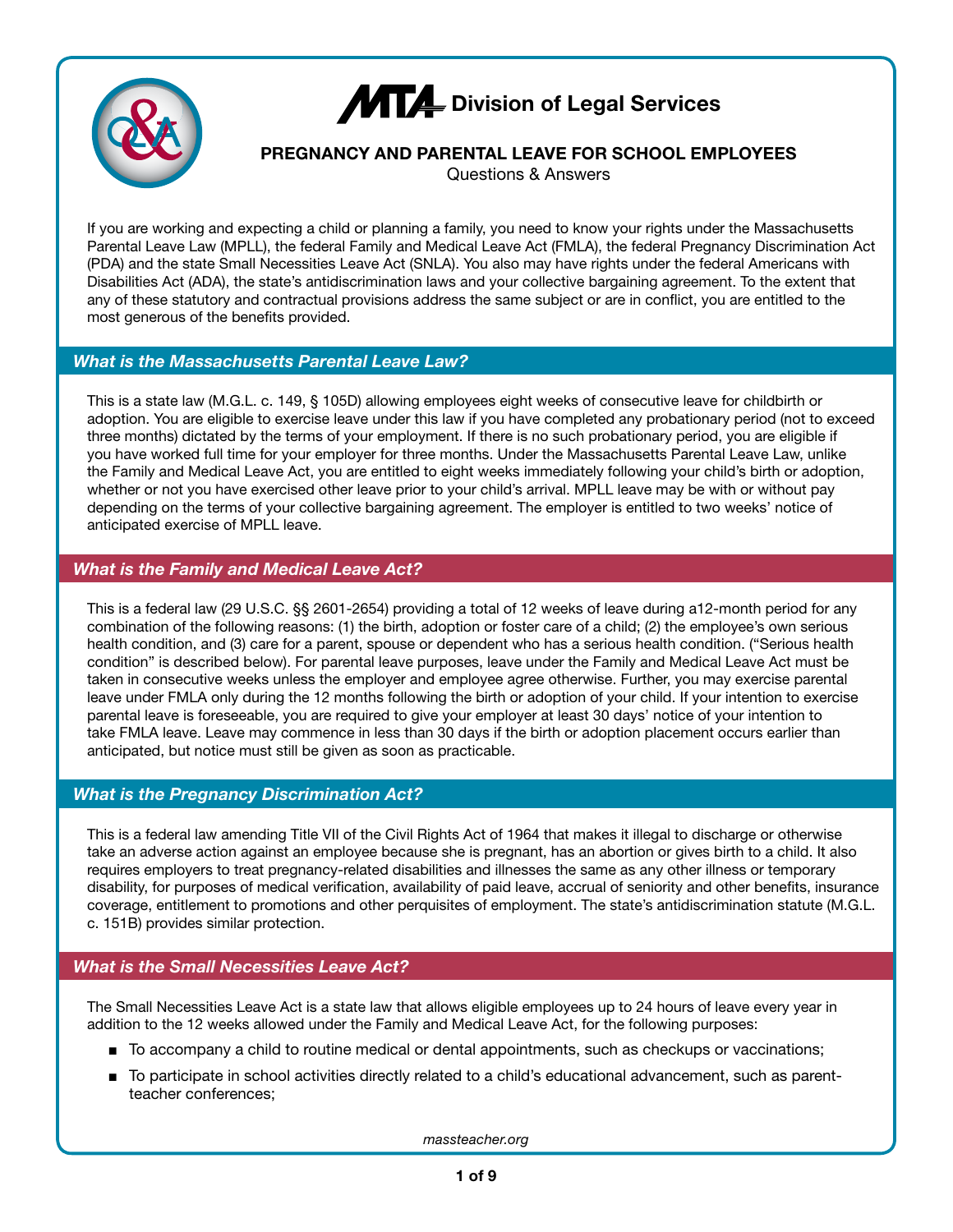■ To accompany an elderly relative to routine medical or dental appointments, or for other professional services related to the elder's care.

To be eligible for SNLA leave, you must meet the same criteria as for FMLA leave, described below. Your employer may require that you exercise SNLA leave in minimum increments of one hour, but may not require that you take more SNLA leave time than you require.

#### *Who is eligible for leave under the FMLA and SNLA?*

This leave is available to employees who have worked for the school district for at least 12 months (not necessarily consecutively) *and* who have worked at least 1,250 hours during the immediately prior 12 months. "Hours worked" includes *actual* work time that your employer has *required* of you, including time correcting homework, preparing lessons, correcting tests and attending trainings – even if those hours are spent at home or elsewhere. "Hours worked" does *not* include time off the job, such as sick or personal leave.

Full-time K-12 professional instructional employees (teachers) who have worked a full school year are presumed to meet the hours requirement unless the school district can prove that they did not actually work 1,250 hours.

Education Support Professionals and higher education personnel are not entitled to this presumption. Part-time ESPs and higher education personnel, especially adjuncts, may not meet the 1,250-hour threshold.

#### *What is a serious health condition for the purposes of the FMLA?*

A serious health condition for Family and Medical Leave Act purposes is an illness, injury, impairment or physical or mental condition that meets at least one of the following criteria:

- Causes in-patient care:
- Causes a period of incapacity of at least three consecutive calendar days and involves continuing medical treatment;
- Is related to pregnancy or childbirth;
- Is a chronic serious health condition:
- Is a long-term or permanent disability; or
- Requires multiple treatments in order to prevent long-term incapacity.

#### *Will I be paid during my MPLL, FMLA or SNLA leave?*

None of these laws in and of themselves require the employer to pay you during your leave. However, these laws and the Pregnancy Discrimination Act would require the employer to pay you if it would pay other similarly situated employees. Therefore, you would be entitled to use your accrued paid sick leave during any period of time in which you are sick or disabled during your pregnancy and after childbirth. Often, doctors will certify that you are disabled from childbirth for six to eight weeks afterward. Similarly, if you generally would be permitted to use accrued vacation days for absences due to other reasons, then you must be permitted to do so for absences related to pregnancy or child rearing.

If you remain on parental leave after you are no longer sick or disabled, or after you have used up your sick or vacation leave, the law *allows* but does not *require* your employer to pay you. At that point, your entitlement to be paid would depend upon your collective bargaining agreement or other employer policies.

**Note regarding adoption:** The law generally would not entitle you to use paid sick leave since you have not experienced an illness or disability from pregnancy or childbirth. Of course, if you are actually ill or you are caring for a family member (including your adopted child) who has a serious illness, you would be entitled to medical leave under the Family and Medical Leave Act. You would be entitled to paid sick leave to the same extent that it would be available to other employees who are sick or caring for a sick family member. Moreover, your contract might provide for extended paid parental leave regardless of illness or disability.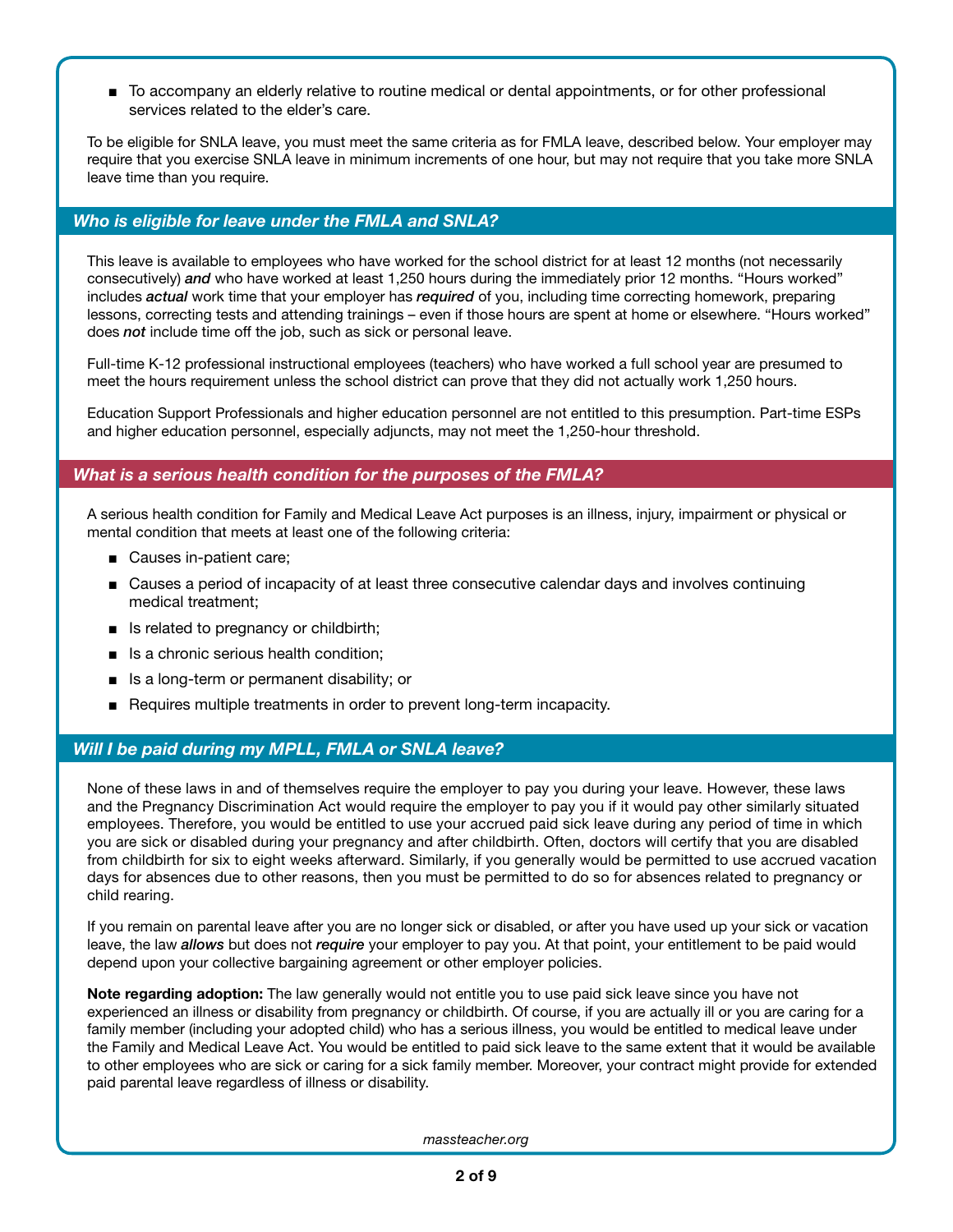*Can my employer force me to use up my sick or vacation days during my FMLA leave if I would rather take unpaid leave?*

During the eight weeks of leave under the Massachusetts Parental Leave Law following your child's arrival (by birth or adoption), your employer cannot force you to use up your sick leave or your vacation leave if you do not wish to do so.

The Family and Medical Leave Act and the Small Necessities Leave Act permit your employer to force you to use up available paid leave under some circumstances. However, the employer cannot impose this on you without first bargaining with your local association. Even then, you cannot be forced to use up your paid leave unless the time would qualify for paid leave under the employer's usual rules. For example, if your contract allows you to use sick leave only for your own personal illness, your employer cannot force you to use up your sick leave on days on which you are caring for your newborn child. As another example, if your employer or your contract would not permit you to use paid sick or vacation leave to care for a sick child, then the employer cannot force you to use those days if you take FMLA leave to care for a sick child.

## *Am I entitled to extended sick leave after the six or eight weeks of "normal" childbirth-related disability?*

If you have an extended period of illness or disability related to your pregnancy or childbirth, you would be entitled to use Family and Medical Leave Act leave for that purpose, assuming you have not exceeded 12 weeks per year. Also, under the Pregnancy Discrimination Act, your employer must treat your extended illness the same way it would treat any other extended illness or disability. If extended leave is available for other illnesses, it must be available to you. If employees with other illnesses are entitled to paid sick leave for extended periods of time, then so are you.

#### *May I use the sick leave bank for pregnancy and childbirth-related illnesses?*

The criteria for access to a sick leave bank are often quite stringent and may not apply to short periods of absence such as the normal six to eight weeks following childbirth. However, under the Pregnancy Discrimination Act, the criteria for access to the sick leave bank cannot discriminate against pregnancy or childbirth-related illnesses.

#### *What notice must I give my employer for MPLL or FMLA leave?*

For the eight weeks of leave under the Massachusetts Parental Leave Law, you must provide two weeks' notice of your anticipated date of departure and your intention to return to employment, though such notice may be less than two weeks if due to circumstances beyond your control (e.g. early delivery). If you intend to use more than the eight weeks of leave allowed by the MPLL – for example, you are taking leave pursuant to the Family and Medical Leave Act, rather than the MPLL – you are required to give the notice required by the FMLA.

For FMLA leave, you must give at least 30 days' notice if the leave is foreseeable; otherwise, give notice "as soon as practicable."

For Small Necessities Leave Act leave, you must give at least seven days' notice if the leave is foreseeable; otherwise, give whatever notice is "practicable."

In giving notice, you are not required to refer to the specific law or use any "magic words." While we generally recommend that you submit your request in writing, that is not required. Whether oral or written, the notice should give your employer enough information about the reasons for your leave so that the employer is satisfied that such leave is covered under the FMLA or SNLA.

#### *Am I entitled to 12 weeks of FMLA leave in addition to the eight weeks of MPLL leave and/or any contractual leave?*

Usually these leave entitlements run "concurrently," which means they overlap. If you have not used any of your 12 weeks of leave under the Family and Medical Leave Act, then you would have 12 weeks of leave after your child arrives, not 20. If your contract allows you one year of parental leave, you generally would be entitled to a maximum of one year, not a year plus 12 weeks.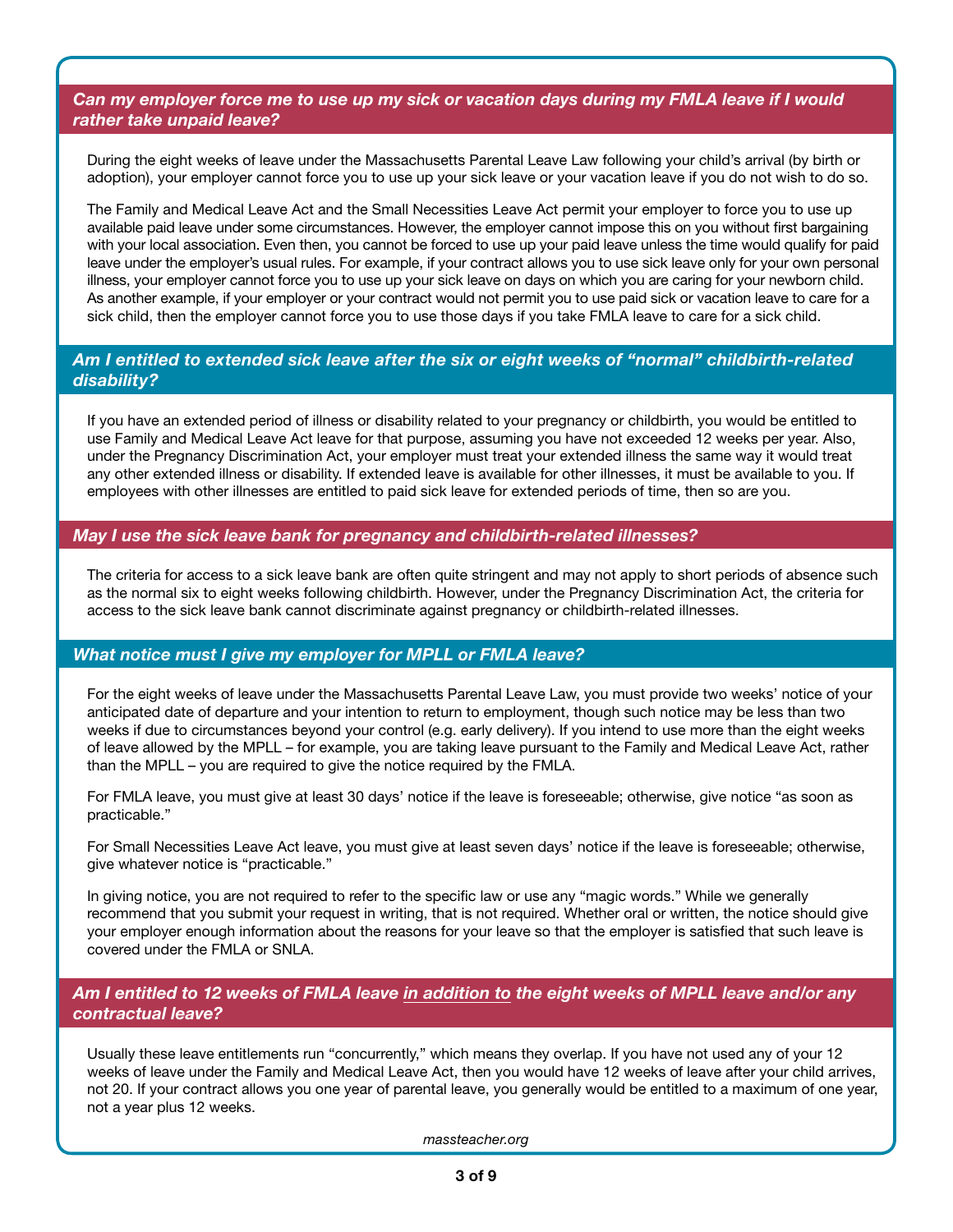Remember, however, that the Massachusetts Parental Leave Law gives employees eight consecutive weeks of leave (not necessarily with pay) after their child arrives, regardless of how much FMLA or contractual leave they may have left. Thus, you are always entitled to at least eight weeks.

The amount of time to which you are entitled beyond eight weeks depends on how much of your 12 weeks of annual FMLA leave you have used up before your child arrives and upon how much parental leave your contract gives you.

If you are ill as a result of pregnancy or childbirth, you may be entitled to additional leave under your contractual sick leave provisions. If your illness is disabling, you may also be entitled to accommodations under the state's handicap discrimination law (M.G.L. Chapter 151B). If the disability is long term or permanent, you may be entitled to additional leave as a "reasonable accommodation" under the Americans with Disabilities Act.

#### *Is it legal for my contract to give me a longer parental leave or more paid leave than I would get under these laws?*

Yes, your contract can and often does give you more than the law gives you. You are always entitled to the best of the benefits provided to you under the Family and Medical Leave Act, the Massachusetts Parental Leave Law, the Small Necessities Leave Act or your contract. For example, many contracts guarantee employees a year or more of parental leave, even though the FMLA only gives you 12 weeks. If so, you would be entitled to the full amount set forth in your contract.

#### *What if my contract seems to give me less than the law gives me?*

Your contract cannot take away any of your rights under the Family and Medical Leave Act, the Massachusetts Parental Leave Law, the Small Necessities Leave Act, the Pregnancy Discrimination Act or employment discrimination laws. If your contract seems to give you less than what the law gives you, you are entitled to the full benefits provided under the law.

#### *May I take parental leave in small portions or part time?*

Under the state Small Necessities Leave Act (see above), you may take up to 24 hours of leave per year in small increments as needed. The employer may choose to limit the increments to one hour or more, subject to collective bargaining.

Under the Family and Medical Leave Act, parental leave is only available on a full-time basis and in consecutive weeks. However, FMLA leave for your own or a family member's serious illness is available intermittently or through a reduced schedule. Intermittent leave involves taking separate blocks of time ranging from an hour to several weeks, such as for regular doctor visits or periodic ultrasound tests. A "reduced schedule" means shortening your workday or workweek to accommodate a serious medical condition.

A female employee may take FMLA leave in increments or part time for pregnancy complications and/or for recovery from childbirth. Any eligible employee may take FMLA leave in increments or part time in order to care for a child or other close family member with a serious medical condition. Parental leave under FMLA to care for a healthy child, however, must be taken on a full-time basis in consecutive weeks and must be exercised within 12 months of the birth or adoption of the child. Your contract may permit intermittent or part-time parental leave even though it is not required under the law.

Leave under the Massachusetts Parental Leave Law must be exercised consecutively from the time of the birth or adoption of a child.

#### *Can my employer require me to begin or end my parental leave at a certain time?*

Generally, the answer is no. The Pregnancy Discrimination Act prohibits your employer from requiring you to leave your job before you want to, and the Family and Medical Leave Act similarly leaves the timing of your leave up to you. Under no circumstance can the employer force you to begin your leave sooner than you wish – such as at the beginning of an academic term.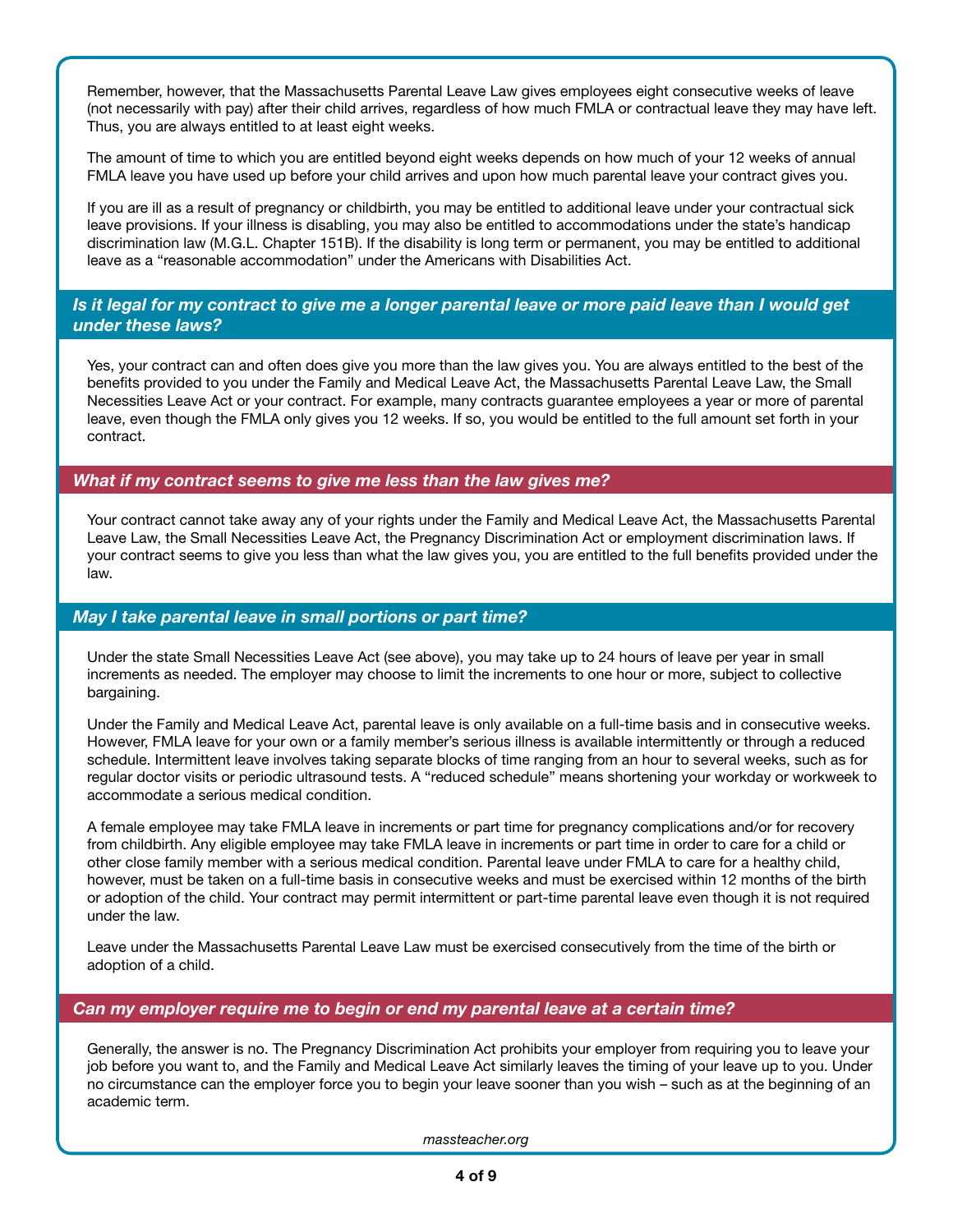Regarding your return date, the FMLA does contain one exception to these general rules. If the leave you request would end during the final weeks of a semester, then under some circumstances the employer may require you to remain on leave until the end of that academic term. Since this is optional under the law, the employer would have to negotiate with the local association before imposing such a requirement.

Leave exercised pursuant to the Massachusetts Parental Leave Law may commence only upon the birth or adoption of a child and must be taken consecutively, so neither the employer nor the employee has discretion with respect to that matter.

## *If vacation weeks (such as summer vacation) occur during my leave, do those weeks count against my MPLL, FMLA or contractual entitlements? What about paid sick leave?*

Under the Family and Medical Leave Act, vacation weeks do not count against your 12-week entitlement. If you use three weeks of FMLA leave at the end of one school year, you will have nine weeks left at the beginning of the next school year. In fact, if your employer uses the academic year rather than the calendar year as the 12-month period, you may be entitled to an additional 12 weeks at the beginning of the following school year. Under the Massachusetts Parental Leave Law, the issue is not settled. An argument also can be made that vacation weeks should not count against the eight weeks of MPLL leave.

Regarding sick leave, however, the answer is generally different. You cannot claim FMLA leave for your own illness (such as complications of pregnancy or recovery from childbirth) for a period of time in which you are not actually sick or disabled. Therefore, any FMLA or MPLL leave you take after you are no longer disabled from pregnancy or childbirth would be parental leave rather than medical leave. As noted above, the FMLA generally does not require your employer to provide paid sick leave during parental leave.

**Example:** If you give birth without complications in May, your period of disability would end six to eight weeks later, in mid-summer. The summer weeks would not count against your unpaid FMLA leave entitlement and you would still have some weeks remaining in September. However, since you would no longer be sick or disabled in September, you would not be entitled to use your paid sick leave at that time – unless your contract gives you that right.

#### *If I can't do all the things I usually do on the job because of my pregnancy, can I get an alternative assignment? Do disability discrimination laws apply to pregnancy?*

Under the Pregnancy Discrimination Act, your employer must treat you the same way it treats other temporarily disabled employees. If the employer (or the collective bargaining agreement) provides light duty, part-time work or alternative assignments to other temporarily disabled employees, then you cannot be denied the same treatment.

In addition, the state's handicap discrimination law applies to pregnancy-related disabilities. Under that law, if your condition impairs your ability to perform major life activities, then your employer must accommodate your disability through light duty, alternative assignments, room changes, etc. Whether such accommodations are reasonable or necessary depends upon the circumstances of each case.

#### *Under what circumstances can my employer require me to supply medical certification in order to get leave?*

No medical documentation or certification is required in order to obtain parental leave under the Family and Medical Leave Act, Massachusetts Parental Leave Law or Small Necessities Leave Act. Your employer cannot require you to submit any medical documentation in order to qualify for the eight weeks of leave under the MPLL.

For other periods of illness or disability relating to your pregnancy (beyond the eight MPLL weeks), your employer may request that you submit medical verification of your need for leave only if the employer normally requires a doctor's statement for other kinds of medical leave. The U.S. Department of Labor has published a recommended form (Form WH-380-E) for purposes of medical documentation of FMLA leave for an employee's serious medical condition.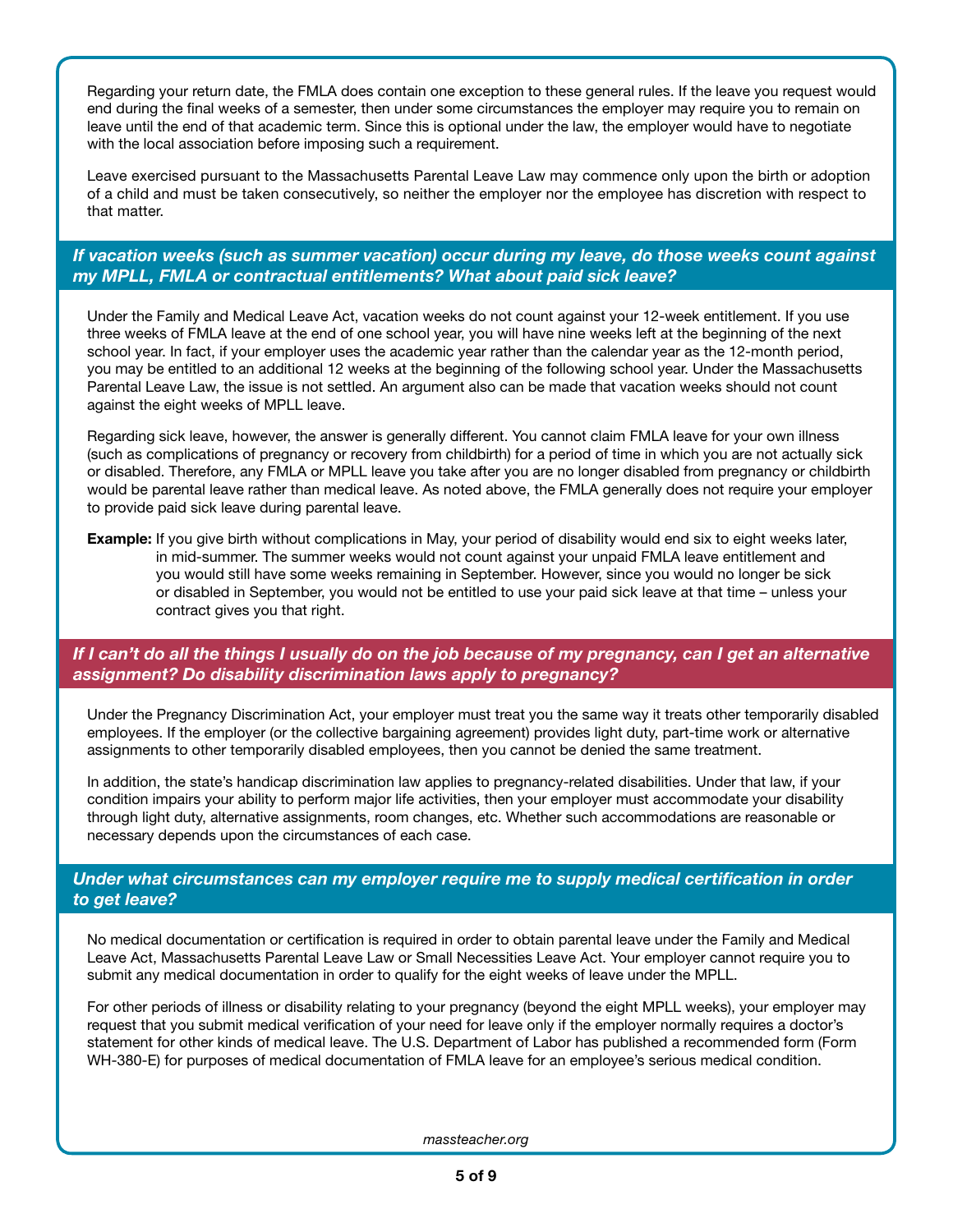#### *What type of medical documentation can my employer require when I return from leave due to pregnancy?*

When you return from leave, your employer may require you to submit to a medical verification of "fitness for duty" (i.e., a doctor's note) only if the following factors are present:

- You are returning from a medical leave related to your own personal illness or injury that made you incapable of performing your job;
- The employer has a uniform policy of requiring similarly situated employees to submit fitness-for-duty certifications when returning from medical leave;
- The medical verification is limited to the illness for which you took your leave; or
- The certification relates to an essential function of your job.

The certification itself need be only a simple statement of your ability to return to work. If the employer correctly follows certain procedural requirements, it could require certification with respect to your ability to perform essential job functions and could contact your doctor to get clarification of the certification.

If your contract does not allow fitness-for-duty certifications or otherwise gives you more rights than the Family and Medical Leave Act does, then your employer must follow the contract.

#### *Am I eligible for short- or long-term disability insurance benefits for my pregnancy or childbirth?*

If your employer provides such benefits, the Pregnancy Discrimination Act requires that they be made available for pregnancy and childbirth on the same basis as any other disability.

#### *Must my health insurance cover pregnancy, childbirth and abortion?*

Your health insurance must cover pregnancy and childbirth-related illnesses and disabilities in the same manner and to the same extent that it covers other illnesses and disabilities. Health insurance coverage for disabilities includes those related to abortions.

Whether your health insurance coverage includes any particular medical procedure depends on the terms of the plan in which you participate.

#### *If my employer offers different health insurance plans, must coverage for pregnancy-related conditions be offered in all of them?*

Yes. Each of the plans must cover pregnancy-related conditions to the same extent that they cover other illnesses and disabilities. For example, if you have an individual plan, you cannot be forced to enroll in a more expensive family plan in order to receive coverage for your pregnancy-related condition.

#### *Am I entitled to health insurance coverage while on parental leave? Must the employer continue to pay its portion of the premium?*

While you are on Family and Medical Leave Act leave (whether parental leave or medical leave) and during your leave under the eight-week Massachusetts Parental Leave Law, your employer must continue your group insurance coverage. Under the FMLA, your employer must also continue to pay its portion of your health insurance premiums, even if the leave is without pay.

If you remain on leave beyond your FMLA or MPLL entitlement, the municipal health insurance law (M.G.L. c. 32B) allows you to remain within the group insurance plan. However, whether the employer must continue to contribute toward your premium would depend on whether your leave was parental or medical.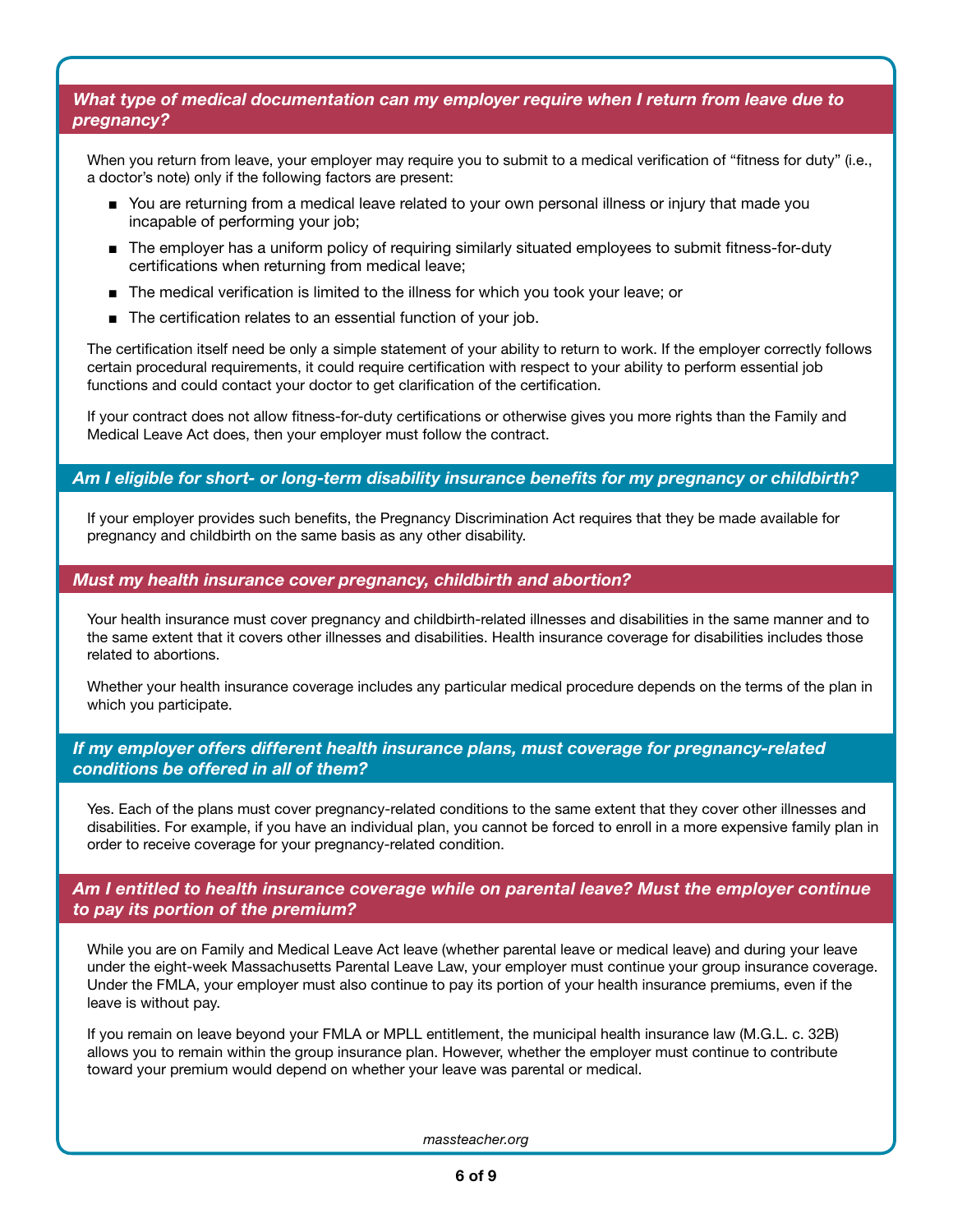If you are on paid parental leave, your employer must continue to contribute toward your health insurance premiums. If you are on unpaid parental leave, your employer is generally prohibited from contributing toward your health insurance premiums.

If you are on paid or unpaid medical leave (for example, because you have experienced prolonged complications from your pregnancy or childbirth), the municipal health insurance law requires your employer to continue its normal contributions toward your health insurance.

## *If I do not go back to work after taking parental leave, could I be required to pay back any insurance premiums that were paid by my employer during my leave?*

If you fail to return to work after your leave, the employer cannot require you to reimburse it for premium contributions for any portion of your leave that was under the Massachusetts Parental Leave Law or for medical reasons, whether for your own personal illness or to care for an ill family member. For leave under the Family and Medical Leave Act, your employer is allowed (but not required) to demand reimbursement for premium contributions it made during the leave period. An exception is made, however, when the reason for failure to return is the continued serious illness of you or your family member or other circumstances beyond your control (if, for example, you move far away for your spouse's employment or if you are laid off during the period of leave). Choosing to stay home with a healthy child does not qualify as a circumstance beyond your control. Since the FMLA does not require an employer to demand reimbursement of its premium share when an employee fails to return from leave, the issue would be a mandatory subject of bargaining.

## *What rights do I have if I am pregnant and am exposed at work to a dangerous contagious disease?*

You should discuss your concerns with your association representatives, who may be able to assist you in approaching your school administrators to work out a solution. The state health code requires that children who have certain known contagious diseases be excluded from school. However, you may be concerned about exposure from children who have not yet been identified as carrying an infection and who are therefore not yet excluded from school. In this situation, the only practical way for the employer to help you avoid exposure would be to give you a leave of absence during the period of contagion. We believe that the employer would have an obligation to give you such leave under the Americans with Disabilities Act or the state handicap discrimination law. You should explore with your local association whether your contract permits you to use your accumulated paid sick leave in order to remain on the payroll during such leave.

## *Will my job be kept open for me while I'm on MPLL or FMLA leave?*

When you return from leave under the Family and Medical Leave Act and/or the Massachusetts Parental Leave Law, your employer must restore you to your previous position or a position that is equivalent in benefits, pay, seniority and other terms and conditions of employment. A school district may follow "established practices" and the collective bargaining agreement in determining an "equivalent" position. A district cannot impose requirements (such as an additional license) that effectively preclude your return to work.

#### *What effect will parental leave have on my seniority?*

Your seniority cannot be broken during a period of statutorily or contractually allowed leave. This means that if you have seven years of seniority at the time you begin your leave, you will return to work with a minimum of seven years of seniority. Neither the Family and Medical Leave Act nor the Massachusetts Parental Leave Law entitles you to accrue additional seniority during your leave. That is, if you take a one-year parental leave, the law does not require your employer to give you seniority credit for that year. However, your contract may allow such accrual, especially for those portions of your leave that are taken with pay.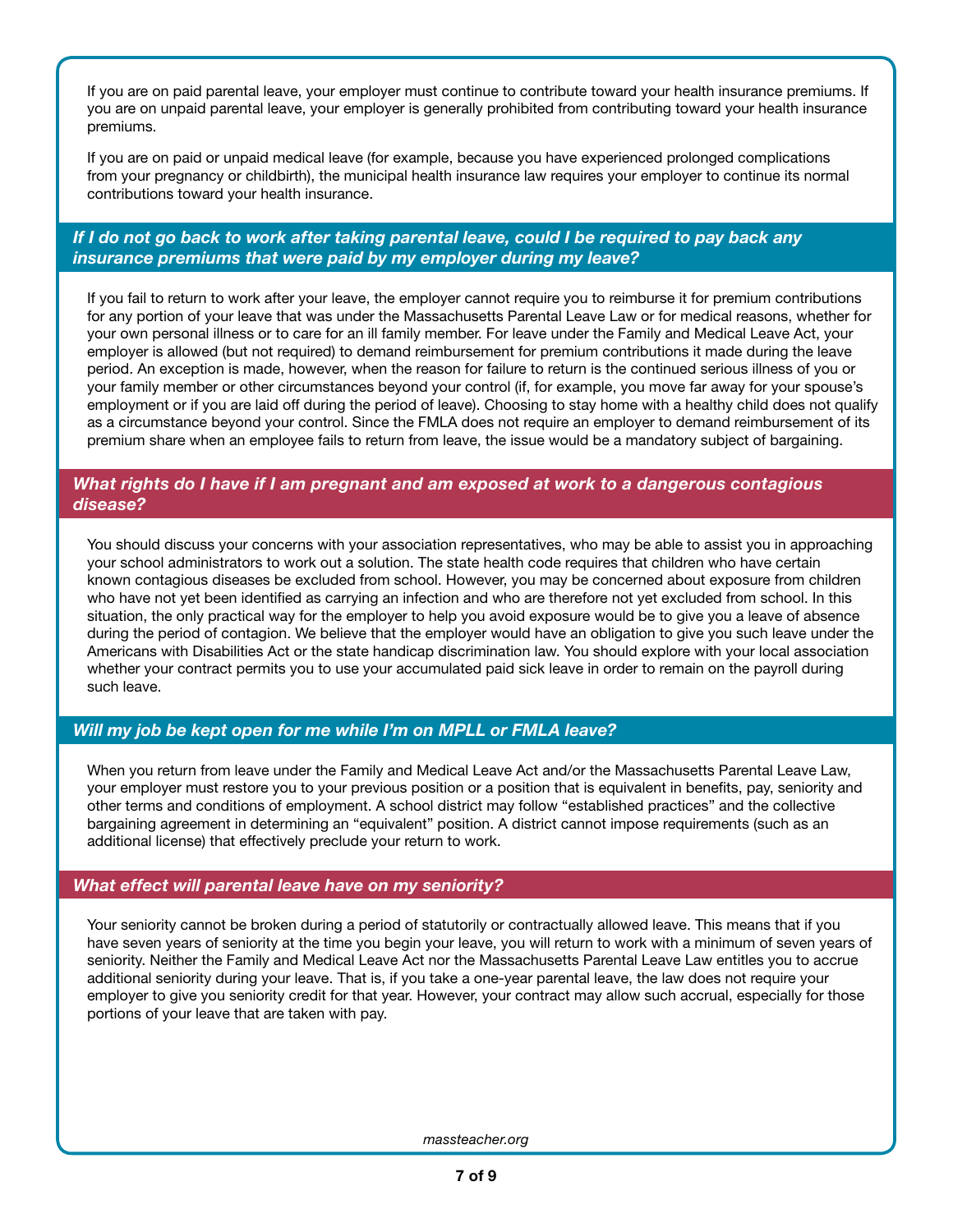## *Will MPLL or FMLA leave affect my PTS?*

If you have Professional Teacher Status at the time you take leave under the Massachusetts Parental Leave Law or Family and Medical Leave Act, the leave will not affect your status.

If you do not have PTS, it is uncertain whether MPLL or FMLA leave will affect you. The law provides that you acquire PTS after you have worked three consecutive school years for the same school district. The courts have interpreted this requirement to mean three "complete" school years. It is unlikely that exercise of paid leave time would make the school year "incomplete." However, it is possible that a significant period of *unpaid* leave would make a school year incomplete and therefore *not* count toward PTS.

Even if a school year is deemed incomplete because you have taken significant unpaid parental leave, you will not have to start over again in order to meet the "three consecutive years" requirement. For example, if you have two years of service and then take unpaid leave during your third year, you should have to work only one additional complete school year after you return in order to acquire PTS.

#### *Can I be laid off or dismissed during my FMLA, MPLL or other contractual parental leave?*

The leave laws are designed to place you in the same position that you would have been in had you not taken the leave. You cannot be laid off or dismissed because you took your lawfully entitled leave.

However, if your employer can prove that you would have been laid off or dismissed even if you had not taken leave, you can be laid off or dismissed during your leave. You retain the same bumping, transfer and recall rights that you would have had if you had not taken leave.

#### *If I am laid off while on parental leave, may I collect unemployment compensation?*

Yes, provided you meet the general requirements for unemployment compensation. Among those requirements are that you are able to work and available for work and that you have unsuccessfully sought work.

#### *Will my leave count as "creditable service" for retirement?*

Under the Massachusetts retirement statute, you receive creditable service for paid leave. But any period of time in excess of one month you are on an unpaid leave for any reason does not count as creditable service. A retirement system has discretion to allow creditable service for an unpaid leave of less than one month and the Massachusetts Teachers' Retirement System allows such credit. Thus, if you are a teacher and normally work a 10-month school year, you will lose one-tenth of a year of creditable service for the period of time you are on an unpaid leave in excess of one month.

However, your membership in the Massachusetts Teachers' Retirement System (or other public employee retirement system) will not be affected by your authorized leave of absence. You will also retain the service credit or other rights that you have earned at the time the leave commenced.